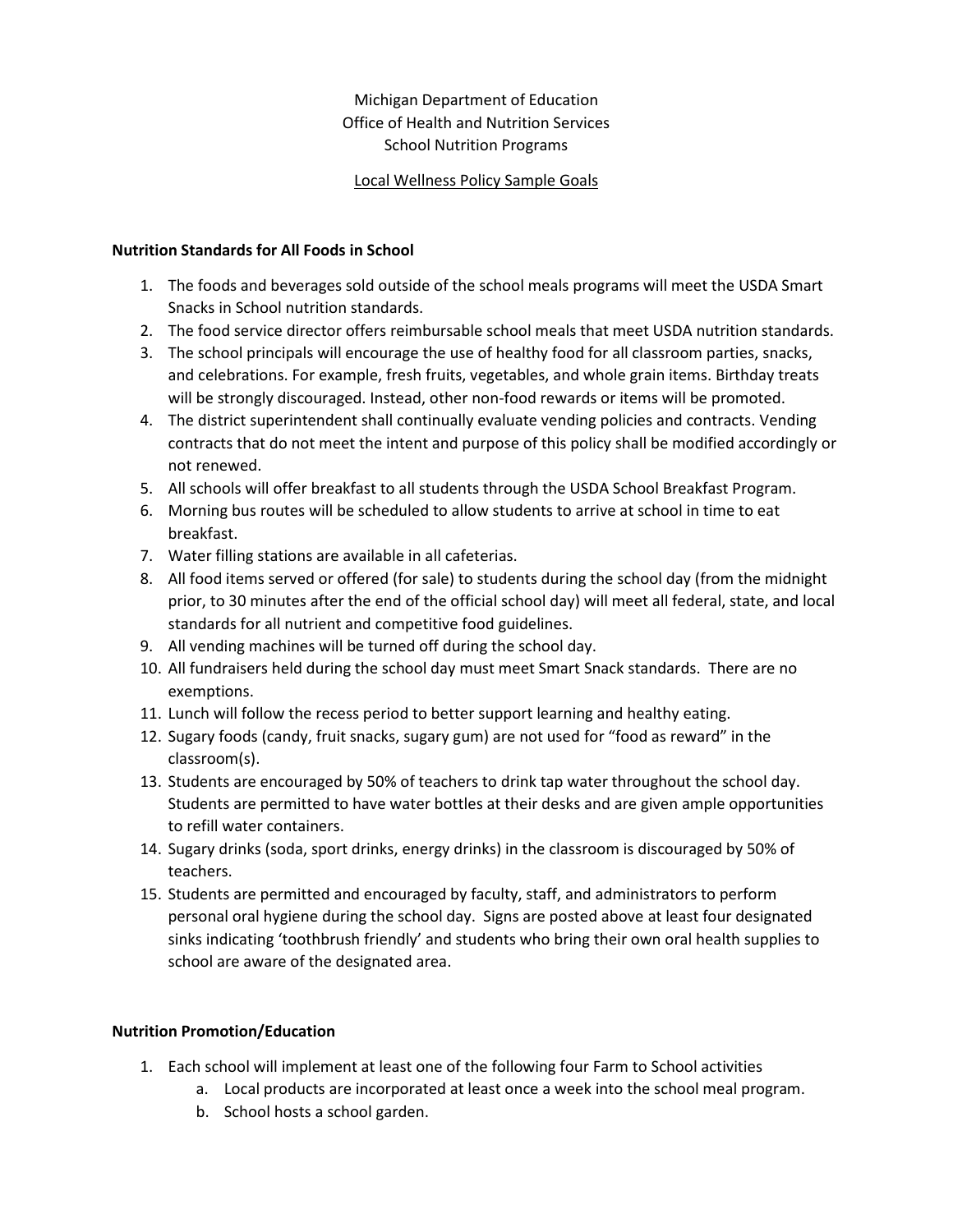- c. School hosts field trips to local farms.
- d. School utilizes promotions or special events, such as tastings, that highlight local/regional products.
- 2. Any foods and beverages marketed or promoted to students on the school campus during the school day will meet or exceed the USDA Smart Snacks in School nutrition standards.
- 3. Nutrition education shall include enjoyable, developmentally appropriate and culturally relevant participatory activities, such as contests, promotions, taste testing, and others.
- 4. Nutrition education, a component of comprehensive health education, shall be offered every year to all students of the District. The District may offer age appropriate nutrition education classes. In addition, nutrition education topics shall be integrated into the entire curriculum when appropriate.
- 5. Nutrition education should also be made available to parents/guardians and the community. This nutrition education may be provided in the form of handouts, wall or bulletin board posters or banners, posting on the District website, community and student-oriented presentations or other communications focused on promoting proper nutrition and healthy lifestyles.
- 6. Nutrition education will incorporate lessons helping students acquire skills for reading food labels and menu planning.
- 7. The nutrition education program shall work with the school meal program to use the cafeteria as a learning lab.
- 8. All school cafeterias will have a minimum of three taste tests per school year for locally grown products.
- 9. The use of food or candy as a classroom reward in any school is prohibited.
- 10. Students can bring in bottled water from home.
- 11. The advertising of foods and beverages that are not available for sale in district schools will not be advertised on any school property.

# **Physical Education/Activity**

- 1. All district elementary students in each grade will receive physical education for at least 60 minutes per week throughout the school year.
- 2. Students will be moderately to vigorously active for at least 50% of class time during most or all physical education class sessions.
- 3. Students, Pre-K-12, shall have the opportunity to participate regularly in supervised physical activities, either organized or unstructured, intended to maintain physical fitness and to understand the short-and long-term benefits of a physically active and healthy lifestyle.
- 4. Planned instruction in physical education shall teach cooperation, fair play, and responsible participation.
- 5. Planned instruction in physical education shall include cooperative as well as competitive games.
- 6. All students in grades 7-12 shall have the opportunity to participate in extracurricular activities and intramural programs that emphasize physical activity.
- 7. Quarterly, the school shall provide information to families to encourage and assist them in their efforts to incorporate physical activity into their children's daily lives.
- 8. Physical activity and movement shall be integrated, when possible, across the curricula and throughout the school day.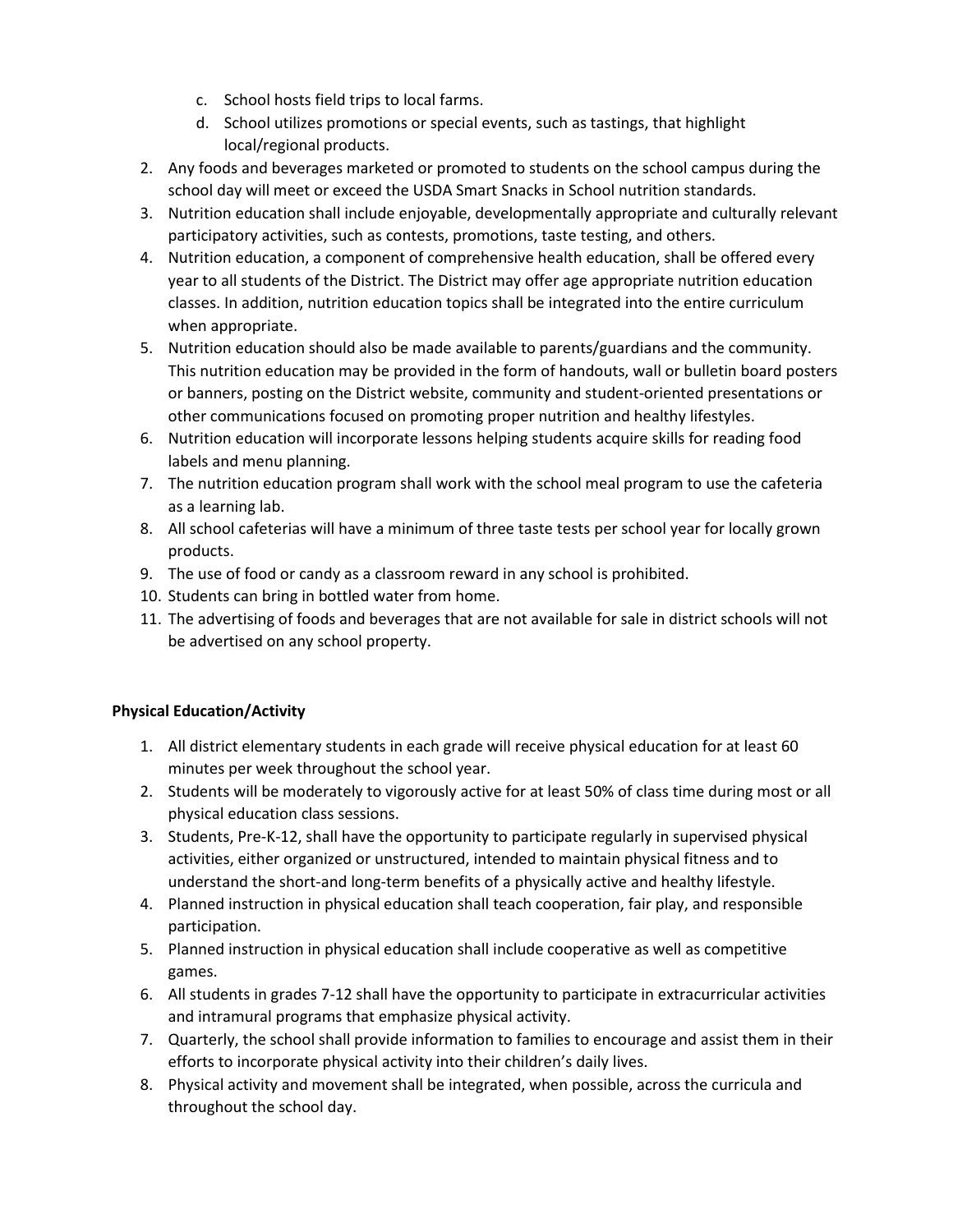- 9. Students in grades K-5 will have physical education at least 60 minutes per week, while those in grades 6-8 will have physical education every other day throughout the school year at a minimum duration of 45 minutes per class. All High School students will follow the District graduation requirements. Physical education can be modified based on student's needs.
- 10. Physical activity during the school day (including but not limited to recess, classroom physical activity breaks or physical education) will not be withheld as punishment for any reason. The district will provide teachers and other school staff with a list of ideas for alternative ways to discipline students.
- 11. All elementary/middle/high school students will receive X minutes per week of physical education instruction throughout the school year.
- 12. The school district shall provide all physical education teachers with annual professional development opportunities that are focused on physical education/physical activity topics and competencies for physical education teachers.
- 13. Physical activity clubs and intramurals shall be available during before and/or after-school hours.
- 14. Schools must provide at least 20 minutes of active daily recess to all elementary students.
- 15. Physical activity must not be assigned to students because of poor behavior or punishment for any reason.
- 16. Recess, PE, or other physical activities will not be withheld from students as a punishment for poor behavior or incomplete class work.
- 17. Mouthguard education will be provided annually by the PE teacher, AD, and/or coaches, in written form to all parents and/or guardians and in verbal form to all students in all schoolbased physical activities, including afterschool sports.
- 18. Mouthguard use will be encouraged to all students and recommended to all parents and/or guards in all school-based physical activities, including afterschool sports.

### **Other School Based Wellness Activities**

- 1. The district will promote to parents/care givers, families, and the community the benefits of and approaches for healthy eating and physical activity throughout the school year. Families will be invited to at least one school sponsored wellness event and will receive information quarterly regarding health promotion.
- 2. The school shall provide at least thirty (30) minutes daily for students to eat.
- 3. The school shall provide attractive, clean environments in which the students eat.
- 4. Students, parents, and other community members shall have access to, and be encouraged to use the school's outdoor physical activity facilities outside the normal school day.
- 5. The schools shall schedule mealtimes so there is a minimum disruption by bus schedules, recess, and other special programs or events.
- 6. All schools must offer before/afterschool clubs and activities that promote physical activity and healthy eating. Examples include healthy cooking clubs, ski club, and more.
- 7. School districts will coordinate content across curricular areas that promote student health, such as teaching nutrition concepts in mathematics, with consultation provided by either the school or the Districts' curriculum experts.
- 8. All school-sponsored events will adhere to the wellness policy guidelines. All school-sponsored wellness events will include physical activity and healthy eating opportunities when appropriate.
- 9. The district wellness committee meets a minimum of three times a year.